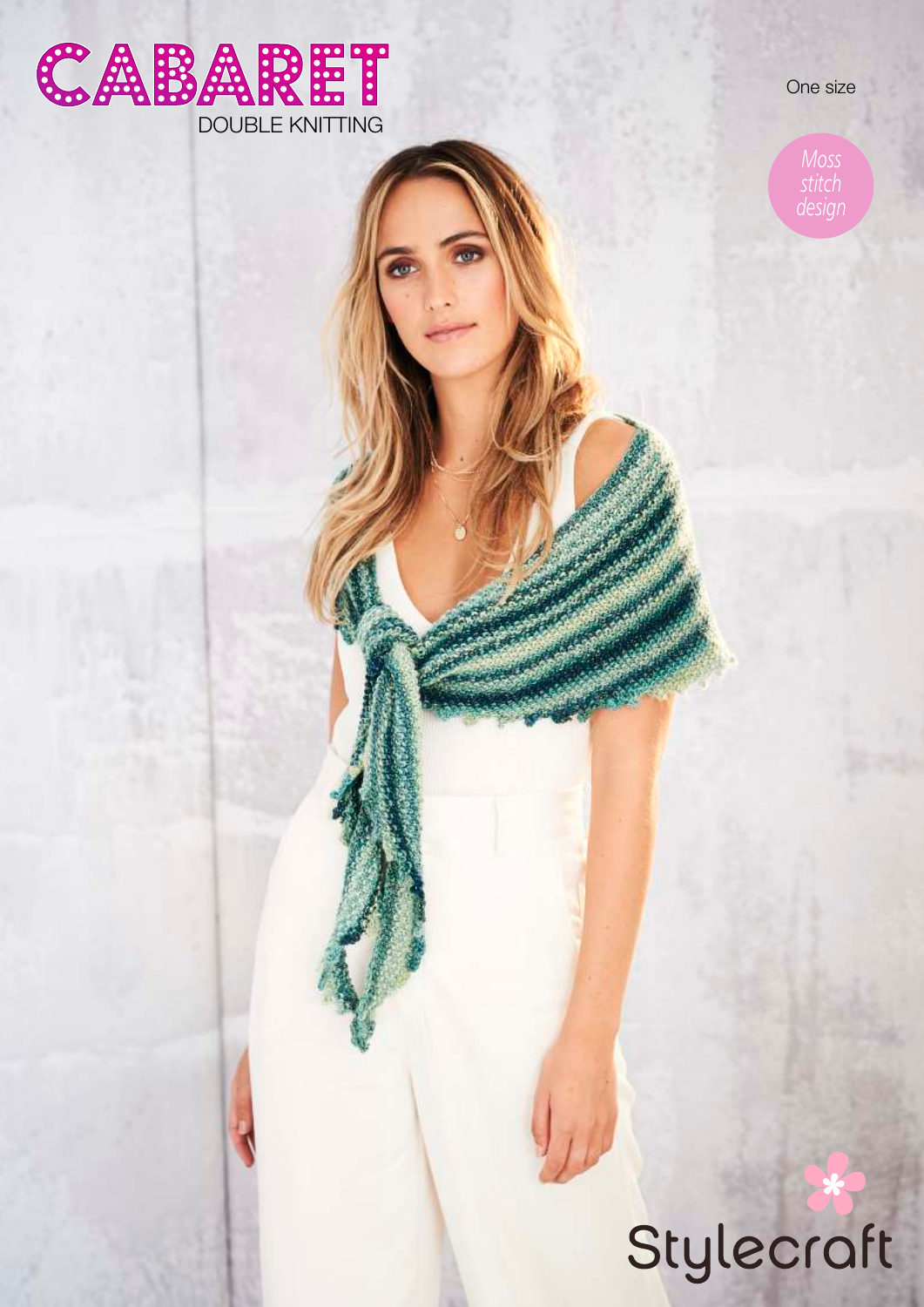# **MEASUREMENTS**

| One size                 |    |                           |  |
|--------------------------|----|---------------------------|--|
| <b>Moss Stitch Scarf</b> | cm | $160 \times 32$           |  |
|                          | in | $63 \times 12\frac{1}{2}$ |  |

# **YOU WILL NEED**

| <b>Moss Stitch Scarf</b>              |                                                                                                                                                              |   |  |
|---------------------------------------|--------------------------------------------------------------------------------------------------------------------------------------------------------------|---|--|
| Cabaret DK                            | 100g balls                                                                                                                                                   | 2 |  |
| <b>Colour used</b>                    | Forest Glade 1094                                                                                                                                            |   |  |
| <b>Alternative Yarns</b>              | Batik DK, Life DK, Alpaca Tweed DK, Life Vintage Look. If<br>using an alternative yarn, please check the meterage as the<br>number of balls needed may vary. |   |  |
| 1 pair 5 mm (UK $6 -$ USA 8) needles. |                                                                                                                                                              |   |  |

# **ABBREVIATIONS**

| beg beginning<br>$cm$ centimetre(s)<br>cont continue<br>dec decrease<br>foll follow(s) $($ ing) | <b>g</b> grammes<br>g-st garter stitch:<br>knit every row<br>in $inch(es)$<br>inc increase(ing)<br><b>k</b> knit | $mm$ millimetre(s)<br>p purl<br><b>patt</b> pattern<br>rs right side<br>$st(s)$ stitch(es) | tog together<br>ws wrong side<br>yfwd yarn forward<br>yon yarn over needle<br><b>yrn</b> yarn round<br>needle |
|-------------------------------------------------------------------------------------------------|------------------------------------------------------------------------------------------------------------------|--------------------------------------------------------------------------------------------|---------------------------------------------------------------------------------------------------------------|
|                                                                                                 |                                                                                                                  |                                                                                            |                                                                                                               |

# **SPECIAL ABBREVIATIONS**

**m1** – make 1 stitch by picking up and knitting the horizontal thread between right and left hand needle

The yarn amounts stated are based on average requirements and are therefore approximate.

**TENSION see tension at beginning of each pattern.**

**It is essential to work to the stated tension to ensure the correct size of garment and you should always knit a tension square.** 

If there are less sts and rows to 10 cm, 4 in, change to finer needles if there are more sts and rows to 10 cm, 4 in, change to larger needles.

Instructions are given for the first, smallest size. Larger sizes are given in square brackets. Where only one figure is given, this applies to all sizes. Where the figure 0 appears, no stitches, times, or rows are worked for this size.

After casting off, one stitch will remain on the right hand needle which is not included in the instructions that follow.

Although every effort has been made to ensure that instructions are correct, Stylecraft cannot accept any liabilities.

**Stylecraft cannot accept responsibility for the result of using any other yarn.** 

### **MOSS STITCH SCARF**

#### **Tension**

18 sts and 30 rows to 10 cm, 4 in, over moss-st on 5 mm needles or the size required to give the correct tension.

Using 5 mm needles cast on 5 sts. **1st row.** Cast off 2 sts, p1, k1. 3 sts.

**2nd row.** Cast on 5 sts, cast off 2 sts, (k1, p1) twice, k1. 6 sts. **3rd row.** Cast on 5 sts, cast off 2

sts, (k1, p1) 4 times. 9 sts. **4th row.** Cast on 5 sts, cast off 2 sts, (p1, k1) 5 times, p1. 12 sts.

**5th row.** Cast on 5 sts, cast off 2

sts, (p1, k1) 7 times. 15 sts. **6th row.** Cast on 5 sts, cast off 2

sts, (k1, p1) 8 times, k1. 18 sts.

**7th row.** Cast on 5 sts, cast off 2

sts, (k1, p1) 10 times. 21 sts.

**8th row.** Cast on 5 sts, cast off 2 sts, (p1, k1) 11 times, p1. 24 sts. **9th row.** Cast on 5 sts, cast off 2 sts, (p1, k1) 13 times. 27 sts. **10th row.** Cast on 5 sts, cast off 2

sts, (k1, p1) 14 times, k1. 30 sts. These 10 rows set moss-st with picot edge.

Cont as set, noting that there will be 3 sts increased in each row until there are 288 sts. Cast off.

|တ

 $\infty$ 

 $\omega$ 

る

 $\vec{=}$ 

**ຕາ** 

lz.

N

## **TO FINISH**

Cover with a clean, damp tea towel and leave until dry. See ball band for washing and further care instructions.